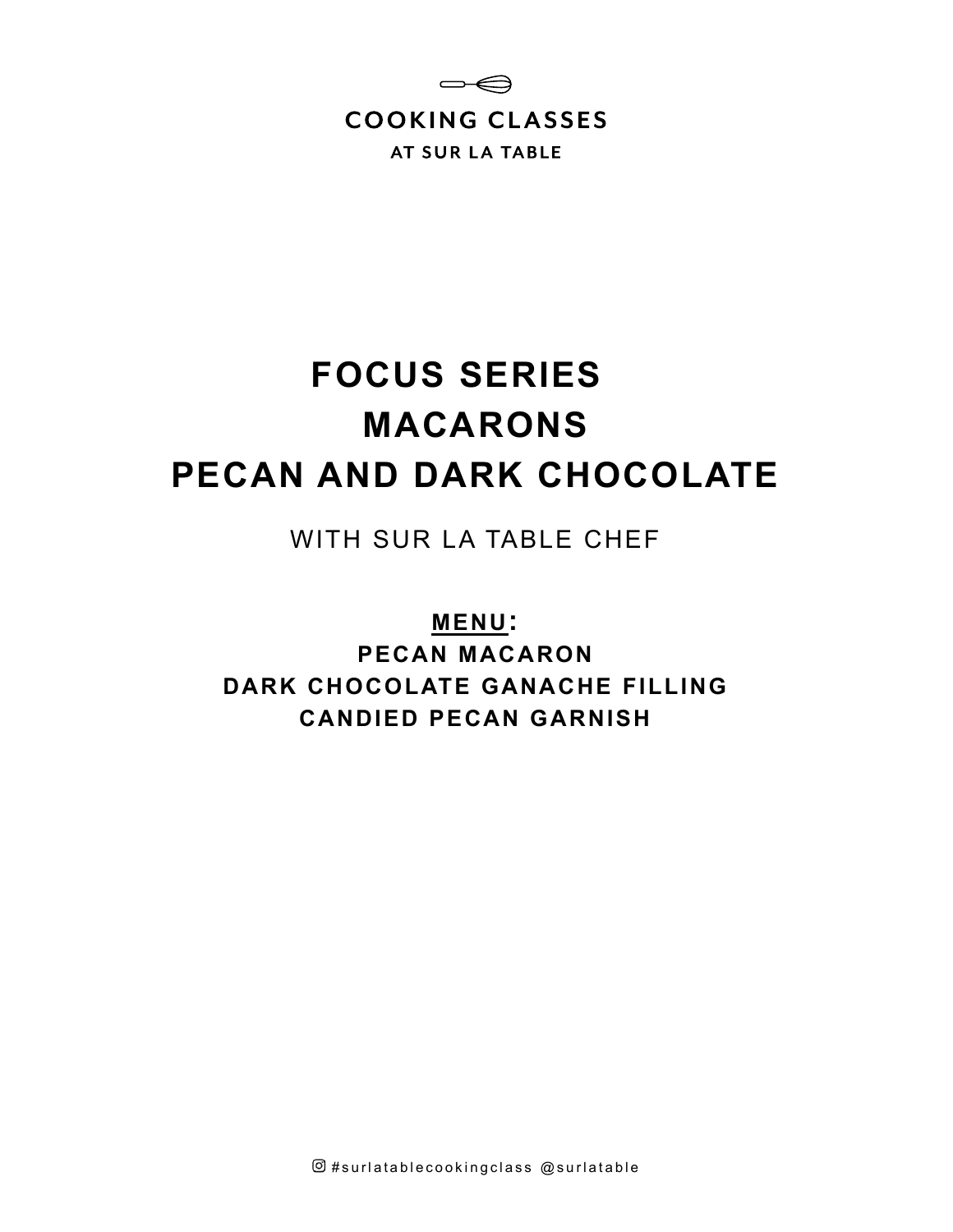## **Ingredient Shopping List**

Below is a list of ingredients you'll need to make the recipes in this packet.

## **Dairy**

- $\Box$  4 large egg whites
- □ 2 tablespoons unsalted butter
- $\Box$  2/3 cup heavy whipping cream

## **Pantry Items**

- □ Confectioners' sugar
- $\Box$  Cream of tartar
- □ Granulated sugar
- $\Box$  Vanilla bean paste or 1/2 vanilla bean
- □ Kosher salt
- D Vegetable oil or cooking spray

## **Dry/Canned Goods**

- □ 4 ounces ground pecans
- □ 4 ounces almonds
- □ 4 ounces pecans
- □ 8 ounces bittersweet chocolate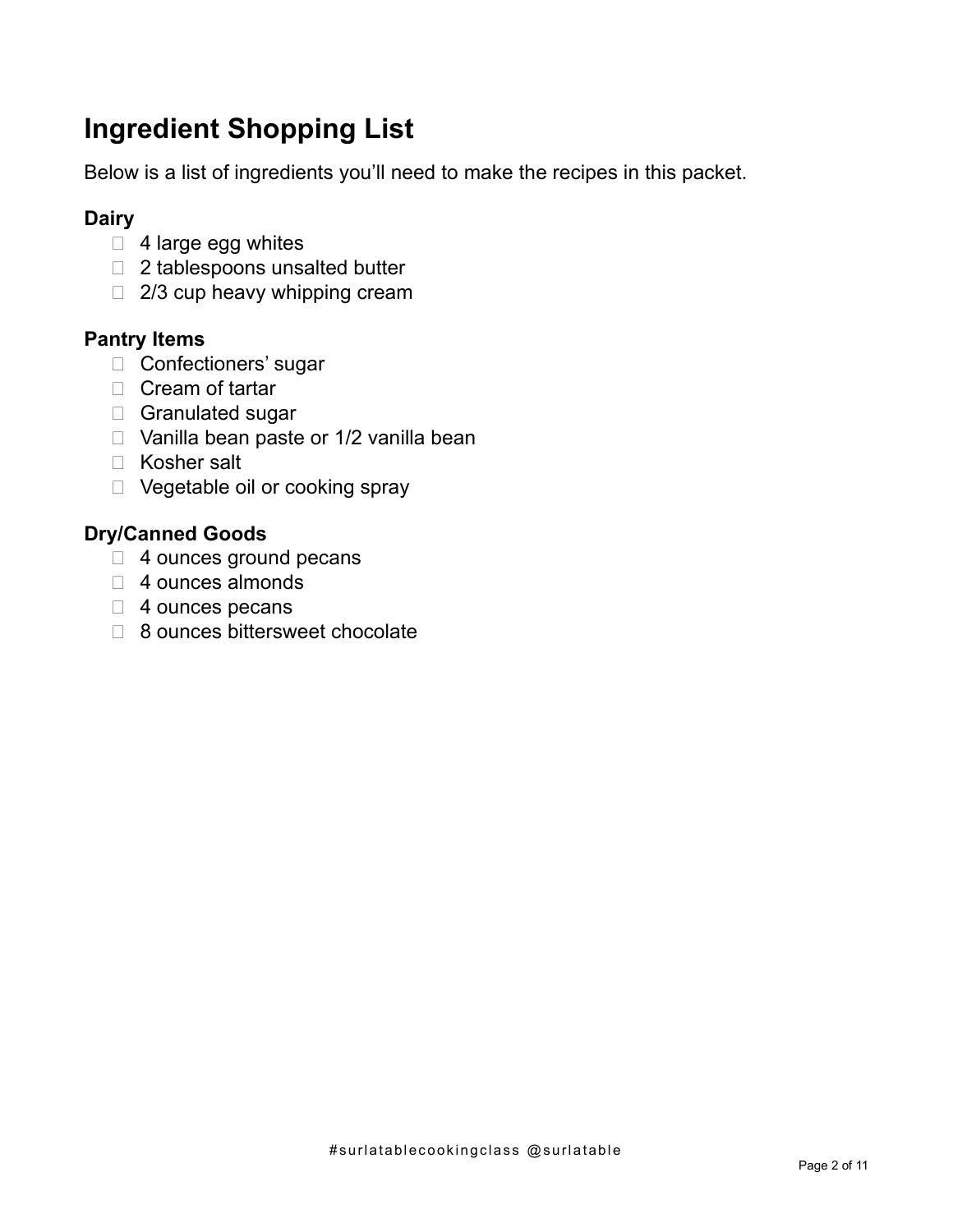## **Equipment Needed**

Below is a list of tools you'll need to make the recipes in this packet.

## **Hand Tools/Gadgets**

- □ Kitchen scale
- □ Bench scraper (optional)
- □ Measuring cups and spoons
- □ Sieve or fine-mesh strainer
- □ Silicone spatula
- Wooden spoon
- $\Box$  Instant-read thermometer
- □ Large mixing bowl
- Mixing bowls (various sizes)
- Whisk

## **Cookware**

- Skillet
- Small saucepan

### **Appliances**

- □ Food processor
- $\Box$  Stand mixer or handheld mixer with paddle and whisk attachment

## **Baking Tools and Equipment**

- $\Box$  3 baking sheets
- □ 2 large pastry bags (disposable or fabric)
- $\Box$  1/2" plain round pastry tip (#12)

#### **Other**

□ Parchment paper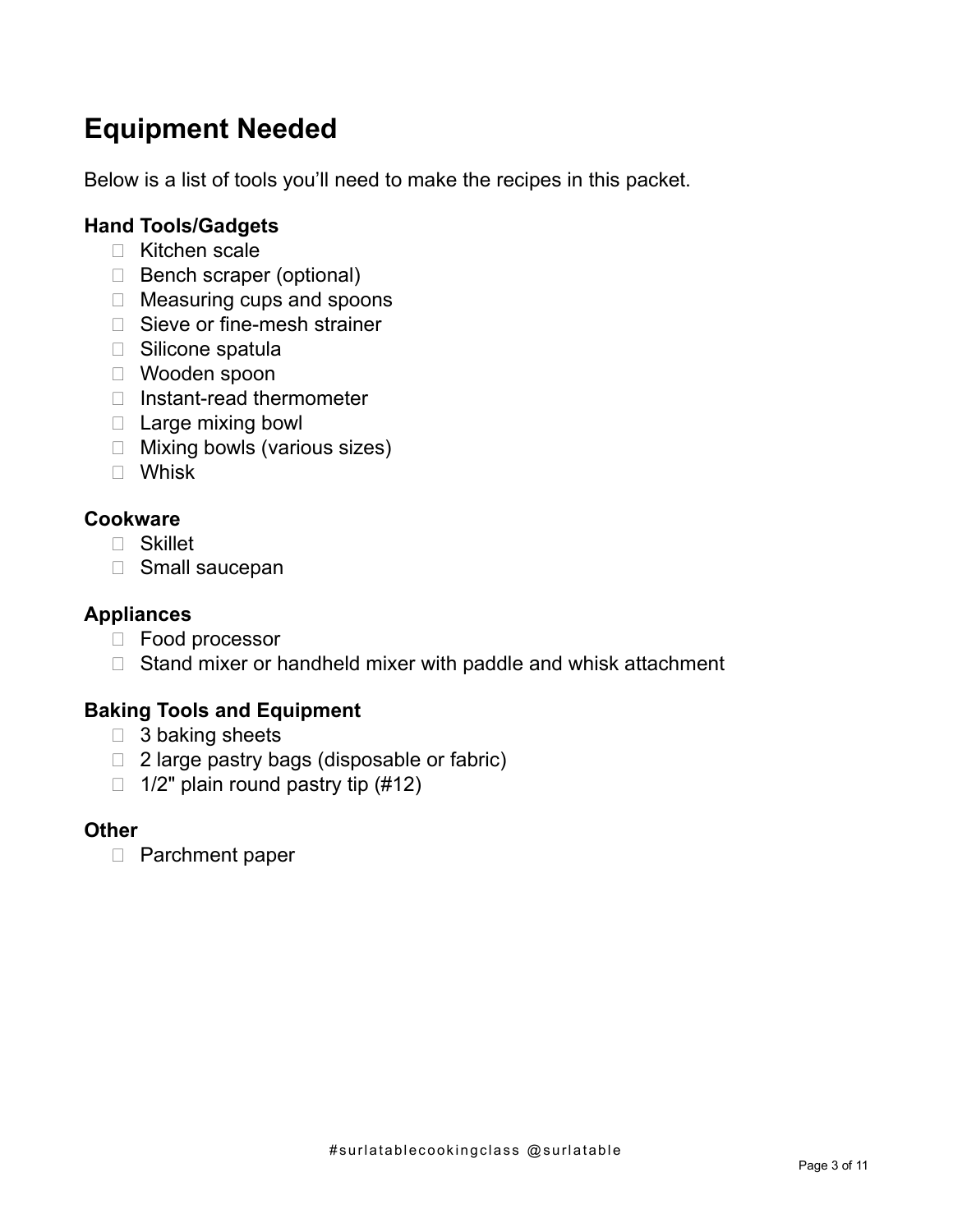## **Pre-Class Mise en Place and Notes**

- Please gather all ingredients prior to class if you will be cooking along.
- It is helpful to organize the ingredients by recipe on rimmed baking sheets.
- Feel free to pre-measure ingredients, but it is not necessary.
- We encourage you to prep all your ingredients before class as it will allow you to have more time to listen and watch the instructor.

## **Pecan Macarons**

1. Print out 4 copies of the macaron template from the last page of this packet to place under your parchment paper on your rimmed baking sheets.

2. You will start class by pulsing the almond flour and the confectioners' sugar. It will be helpful to have your ingredients, kitchen scale, food processor, fine-mesh strainer and a sheet of parchment paper ready to go.

3. Preheat the oven to 300°F and position rack in the middle of the oven.

4. If using whole pecans, 1 hour prior to class coarsely grind pecans in a food processor and transfer to freezer. If using ground pecans, 1 hour prior to class transfer to freezer.

5. 30 minutes prior to class, remove 4 egg whites from refrigerator and allow to come to room temperature

## **Candied Pecans (Praline Brittle)**

1. Lightly toast almonds and pecans.

## **Dark Chocolate Ganache**

1. 30 minutes prior to class, remove butter from refrigerator and allow to come to room temperature.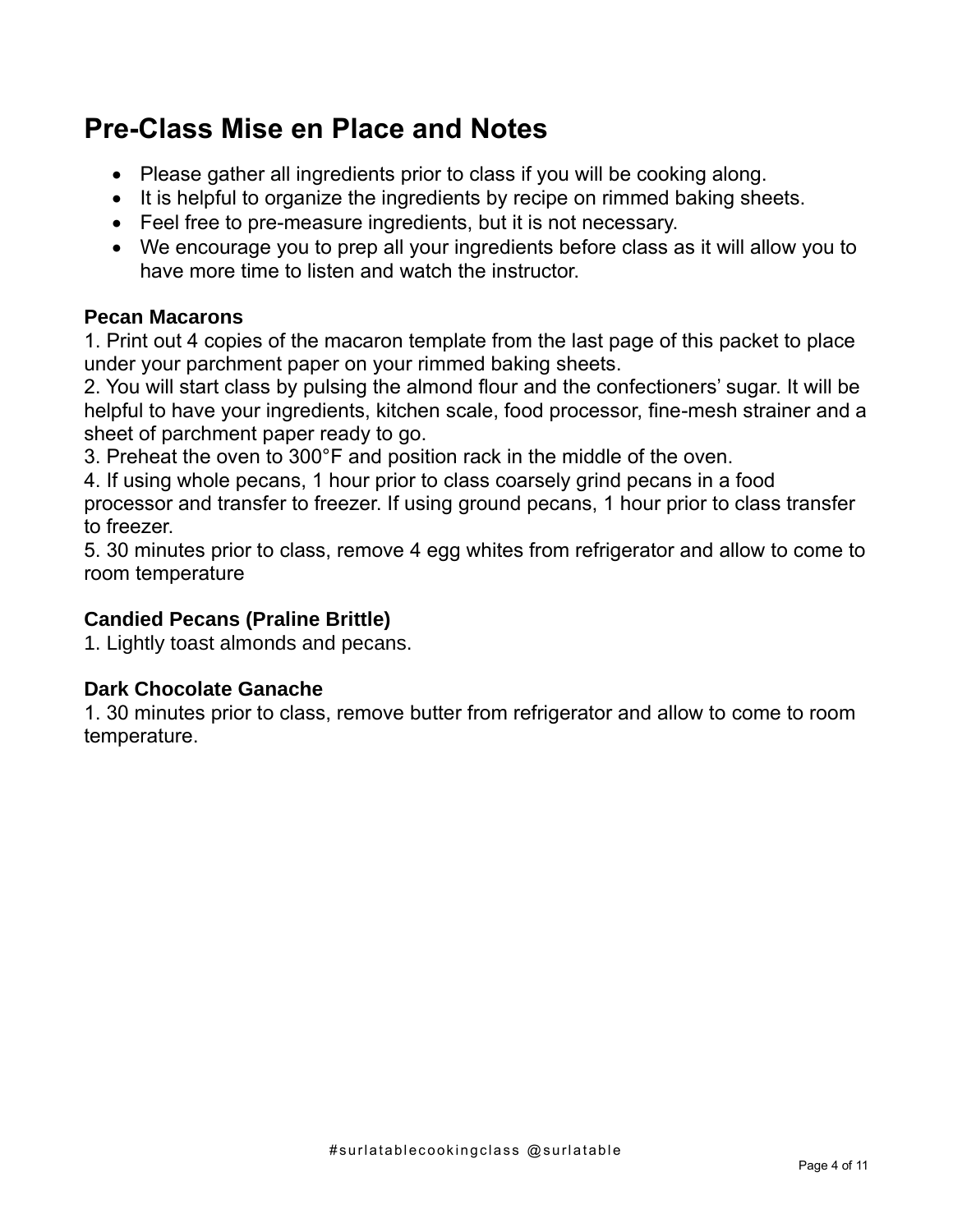#### **PECAN MACARONS**

 $\frac{1}{2}$ 

*Yield: 35 sandwich cookies*

*7 ounces confectioners' sugar 4 ounces ground pecans, frozen 4 large (4 ounces) egg whites, at room temperature 1/8 teaspoon cream of tartar 3 1/2 ounces granulated sugar 2 teaspoons vanilla bean paste or 1/2 vanilla bean scraped of seeds*  $\frac{1}{2}$ 

1. Preheat oven to 300°F and position a rack in middle of oven. Fit baking sheets with parchment paper. Make sure pans are flat (not dented or warped) and parchment is trimmed to fit pan. Using paper templates, trace circles onto parchment or place templates under parchment paper.

2. *To prepare pecans*: To the bowl of a food processor fitted with a metal blade, process frozen ground pecans and confectioners' sugar into a fine powder. Using a drum sieve, sift mixture onto a sheet of parchment paper three times and discard any coarse meal (no more than 1/2 teaspoon). Set aside. If mixture becomes stuck in sieve, transfer to a large bowl and whisk until no lumps are present.

3. *To prepare meringue:* To the bowl of a stand mixer fitted with a whisk attachment, add egg whites and cream of tartar; whip whites on medium speed until foamy. Gradually add sugar, stopping to scrape down sides of bowl as needed. Once sugar is incorporated, continue to whip meringue into stiff glossy peaks. The meringue should have the consistency of shaving cream. Gently fold in vanilla bean paste or seeds.

4. *To complete macaronage step:* Add one-third of sifted flour mixture to meringue and fold with a spatula. Once incorporated, add remaining flour mixture, smearing batter along sides of bowl and then folding back into center, being careful not to overmix. Repeat until batter becomes shiny and reaches consistency of slow-moving lava. To check for correct consistency, batter should flow from spatula-like thick lava and hold a ribbon for a couple of seconds, then fall back into itself making a smooth glossy surface. If it falls in clumps, continue to fold gently, deflating batter until proper consistency is reached.

5. Transfer batter to a pastry bag fitted with a 1/2" plain round tip. Using both hands, hold pastry bag, pipe batter by placing tip 1/2" above parchment, directly in center of first stenciled circle and fill. Once circle is filled, stop squeezing and make a quick upward and sideways motion to detach batter and move to next circle. (The batter should settle into a smooth and glossy round circle.)

6. Rap baking sheet firmly on counter to release any trapped air and to help form the pied. Let macarons stand at room temperature until a firm skin forms, 30 to 45 minutes. To check to see if macarons are ready, lightly touch sides and if your finger does not make a dent, macarons are ready for the oven.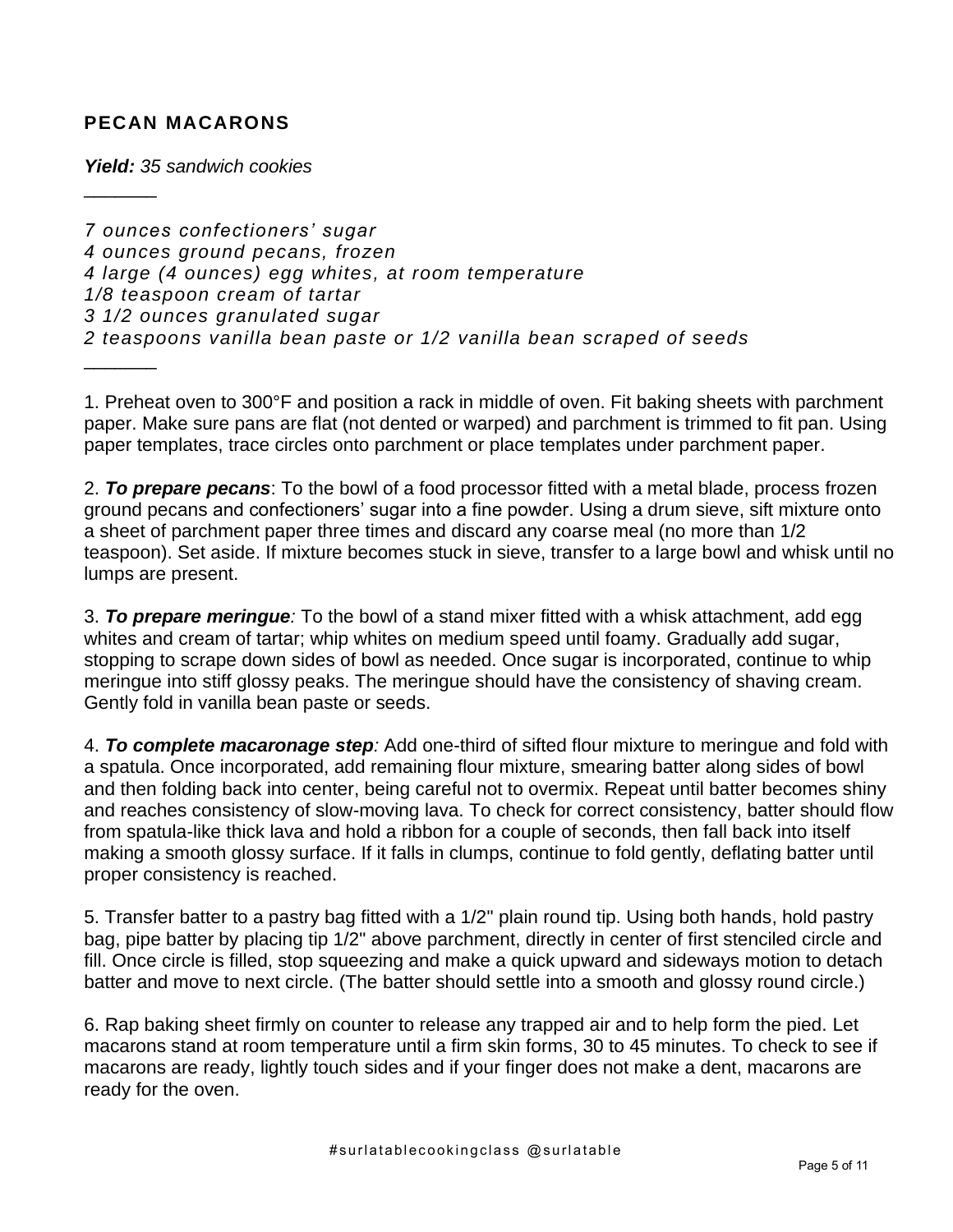7. Bake macarons one sheet at a time, rotating halfway through, until macarons are crisp and firm, 14 to 16 minutes. Carefully slide macaron topped parchment sheets onto a wire rack and allow macarons to cool completely before removing them from parchment paper and filling.

#### *Recipe variations*:

• To dye macarons, fold a scant amount of gel food coloring to the stiff meringue.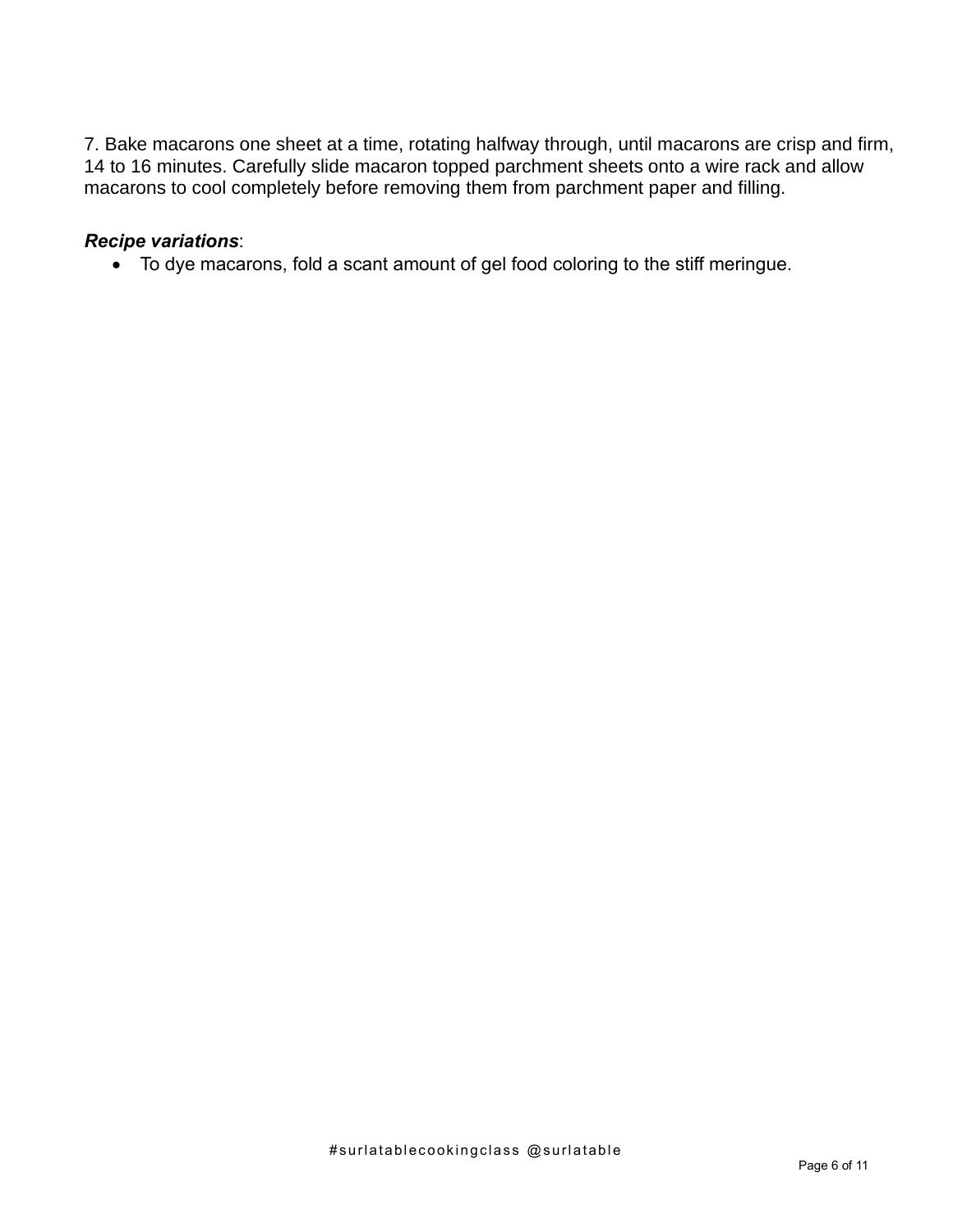## **CANDIED PECANS (PRALINE BRITTLE)**

*Yield: 1 1/2 cups*

 $\frac{1}{2}$ 

 $\frac{1}{2}$ 

Praline or pralin in France is a simple combination of caramelized sugar and nuts. Swap pecans and almonds for hazelnuts, walnuts or any combination. Process to a paste and use to fill cakes, cookies or swirl into vanilla bean ice cream. Add a 1/2 cup of cocoa powder or melted chocolate for spreadable gianduja, aka homemade Nutella.

*1 tablespoon vegetable oil or cooking spray 4 ounces granulated sugar 4 ounces almonds, lightly toasted and coarsely chopped 4 ounces pecans, lightly toasted and coarsely chopped*

1. Line a rimmed baking sheet with parchment paper or a silicone baking mat. Lightly coat parchment or mat with vegetable oil or spray with cooking spray.

2. *To prepare brittle*: To a medium saucepan set over medium heat, add sugar and cook while stirring with a heat-safe spatula. Once sugar has melted, stop stirring and swirl skillet to prevent sugar from recrystallizing. Cook sugar until caramelized and amber-colored. Immediately take skillet off heat. Lightly coat a silicone spatula with cooking spray or oil. Using prepared silicone spatula, quickly fold nuts into caramel, coating well.

3. Pour mixture onto your prepared sheet pan and spread to a thin layer with spatula. Allow brittle to cool completely.

4. Break brittle into lentil size and smaller pieces.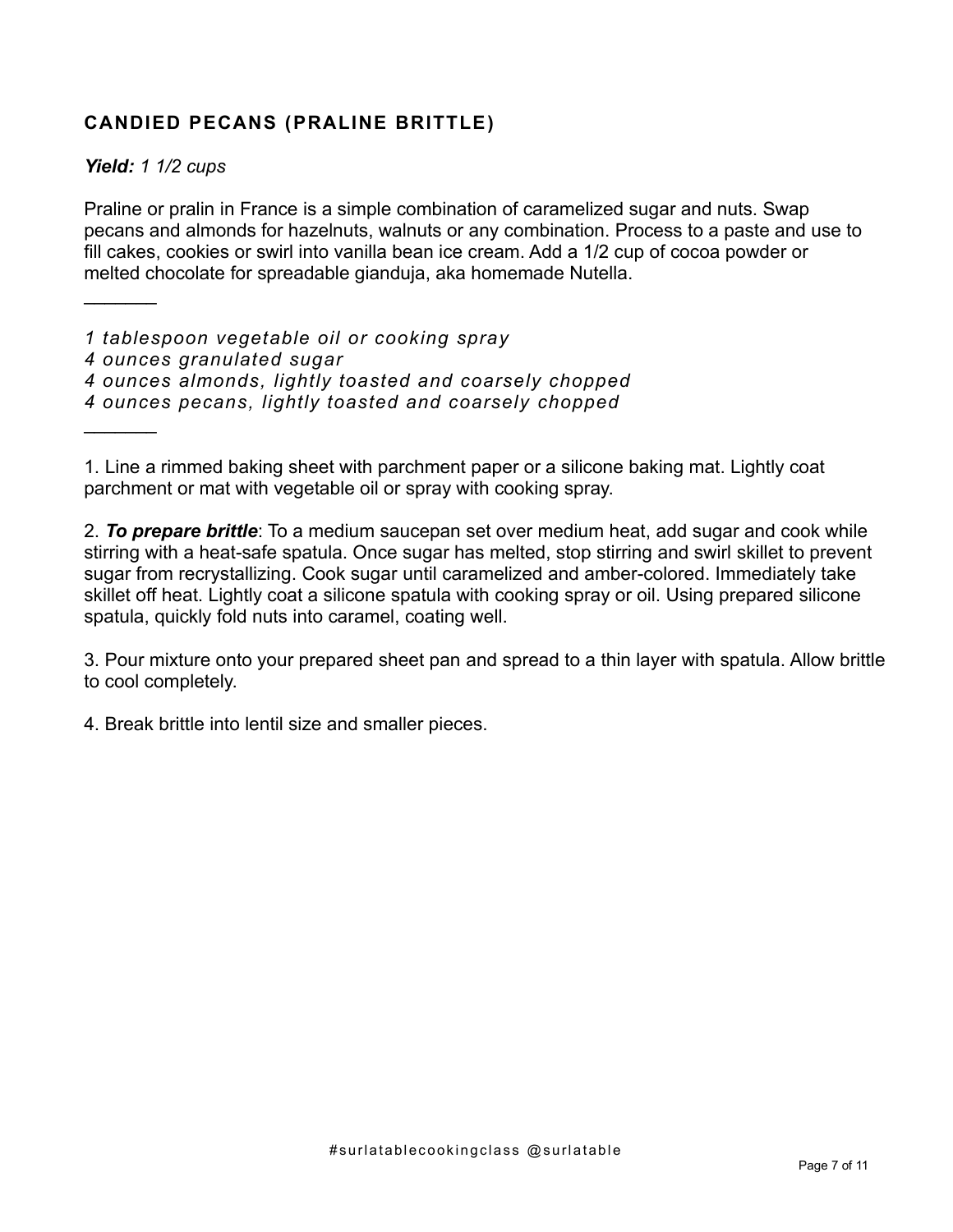## **DARK CHOCOLATE GANACHE**

*Yield: 1 cup*

 $\frac{1}{2}$ 

 $\frac{1}{2}$ 

*2/3 cup heavy whipping cream 8 ounces bittersweet chocolate, chopped 2 tablespoons (1 ounce) unsalted butter, softened 1/8 teaspoon kosher salt*

1. *To prepare ganache*: To a small saucepan set over medium-high heat, add cream and bring to a simmer. Place chocolate in a medium heatproof bowl and pour hot cream over chocolate. Let stand for 5 minutes.

2. Slowly stir chocolate mixture with a silicone spatula to combine. Add butter and salt, whisk until smooth. Let cool, stirring every 10 minutes until firm but still pliable for piping.

3. When ganache reaches desired consistency, transfer to a piping bag with a medium round tip.

4. *To assemble macarons*: Pipe about 1 teaspoon of ganache onto flat side of a cooled macaron. Place another cookie, flat side down, over filling and gently press just enough to push filling out towards edges. Place broken brittle to a small bowl and roll edges of macarons into the brittle to adhere to ganache.

5. Once filled, macarons can be refrigerated in an airtight container up to 3 days.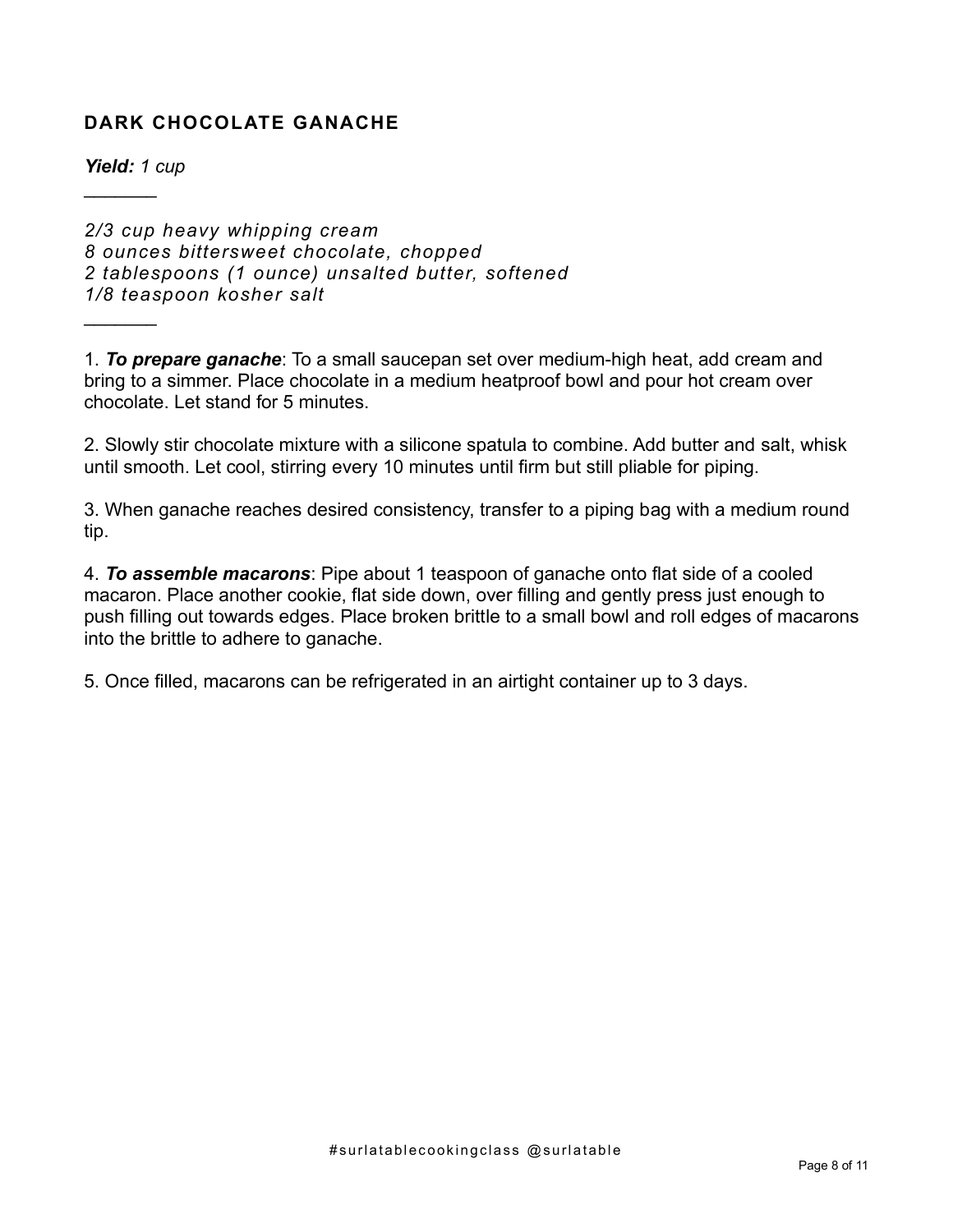#### **HOW TO MAKE MACARONS**

Making macarons requires only three ingredients: almond flour, confectioners' sugar and egg whites. Other items such as cocoa powder, dried raspberries, nut powders and dried teas can be added to change the color and flavor of these delicate cookies. It's important to carefully choose ingredients and follow the preparation and baking instructions in this packet to ensure success.

#### *Almond flour, very finely ground*

Available at Sur La Table, specialty stores, or online. Store products in the freezer as nut flours spoil quickly. Purchase products that contain little or no cornstarch which can cause the macaron shells to crack. Another option is to buy almonds and grind them to a very fine texture in a food processor, spice grinder, or blender.

#### *Egg whites*

For best results, allow the egg whites to reach room temperature before whipping. Make sure that the whites contain no bits of yolk which will prevent the whites from foaming properly. A mild acid such as cream of tartar also helps the egg whites foam. When measuring, keep in mind that the white from a large egg weighs approximately 1 ounce.

#### *Flavorings*

Mix dry flavorings such as dried fruit powders, teas, nut powders and cocoa with the almond meal. Mix wet ingredients such as food colorings with the egg whites once they are beaten.

#### **MACARON BATTER MIXING TECHNIQUES**

#### *Common/French/Cold Meringue*

Made with room temperature egg whites. Sugar is slowly added after the egg whites are beaten to the soft peak stage. This mixture is less stable and must be used immediately.

#### *Cooked/Italian/Hot Meringue*

A sugar syrup (4 parts sugar to 1 part water) is cooked to approximately 243°F (firm ball stage), then poured into the whipping egg whites (begin whipping egg whites when the sugar syrup reaches a boil). This mixture is more stable than a cold meringue.

#### **IMPORTANT MACARON TERMINOLOGY**

#### *Macaronage*

The technique of deflating the almond flour and meringue to create a smooth, shiny batter.

#### *Macaronner*

The technique of mixing the batter until it is firm and drips slowly when scooped.

#### *Pied*

The "foot" or small frills that form along the bottom edge of a macaron makes the cookie distinctive and authentic. Forming the pied depends on several factors including proper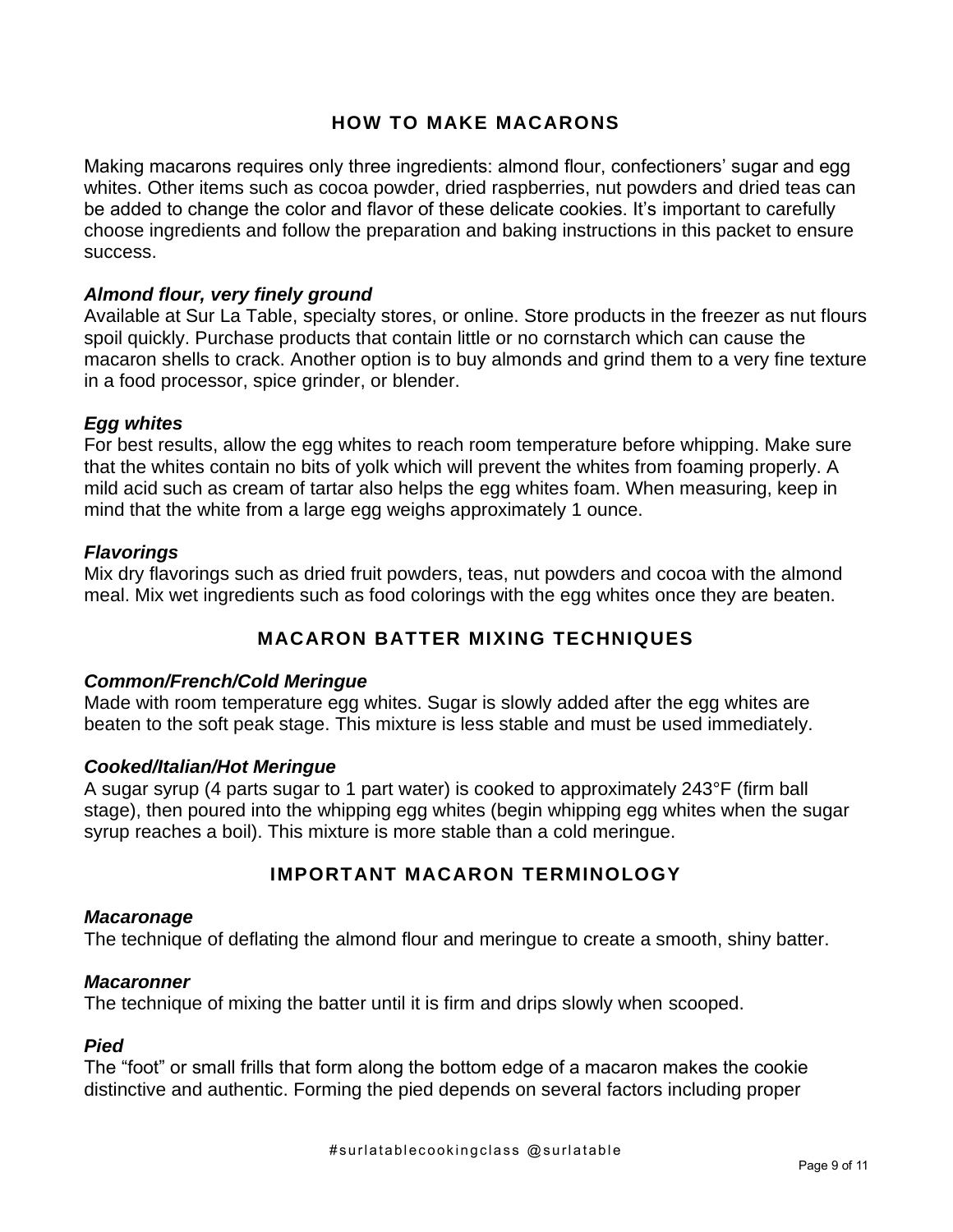macaronage, oven temperature and rapping the baking sheet on the counter before placing it in the oven.

## **MACARON TIPS**

- To ensure consistent results, weigh all the ingredients with a digital scale.
- Make sure to sift your ingredients multiple times if necessary. Dry ingredients should have a powdery texture with no lumps. The almond and confectioners' sugar mixture may be pulsed in a food processor to make the texture finer.
- The final macaron batter should be firm and drip slowly when scooped with a silicone spatula.
- To keep macarons consistent in size and shape, make a circle template by drawing 1 1/3" circles spaced at least 1/2" apart on the reverse side of a sheet of parchment paper cut to fit your baking sheet. Alternatively, place a template under the parchment paper. Do not remove template until after macarons are baked.
- When piping the macaron batter, keep the tip of the pastry bag about 1/2 " above and in the middle of the circle guide since the batter will spread.
- After piping, rap the baking sheet firmly on the counter to release any trapped air and to help form the pied.
- Dry the piped macarons for at least 30 minutes before baking. The drying process is complete when the macarons no longer stick to your finger when lightly touched.
- Only bake one tray at a time and rotate the baking sheet in the oven to promote even baking.
- If macarons stick to the parchment paper after baking, transfer the macarons to the freezer for 5 minutes to release.
- Macarons can be kept sealed in an airtight container for 3 days at room temperature or up to 1 week in the refrigerator.